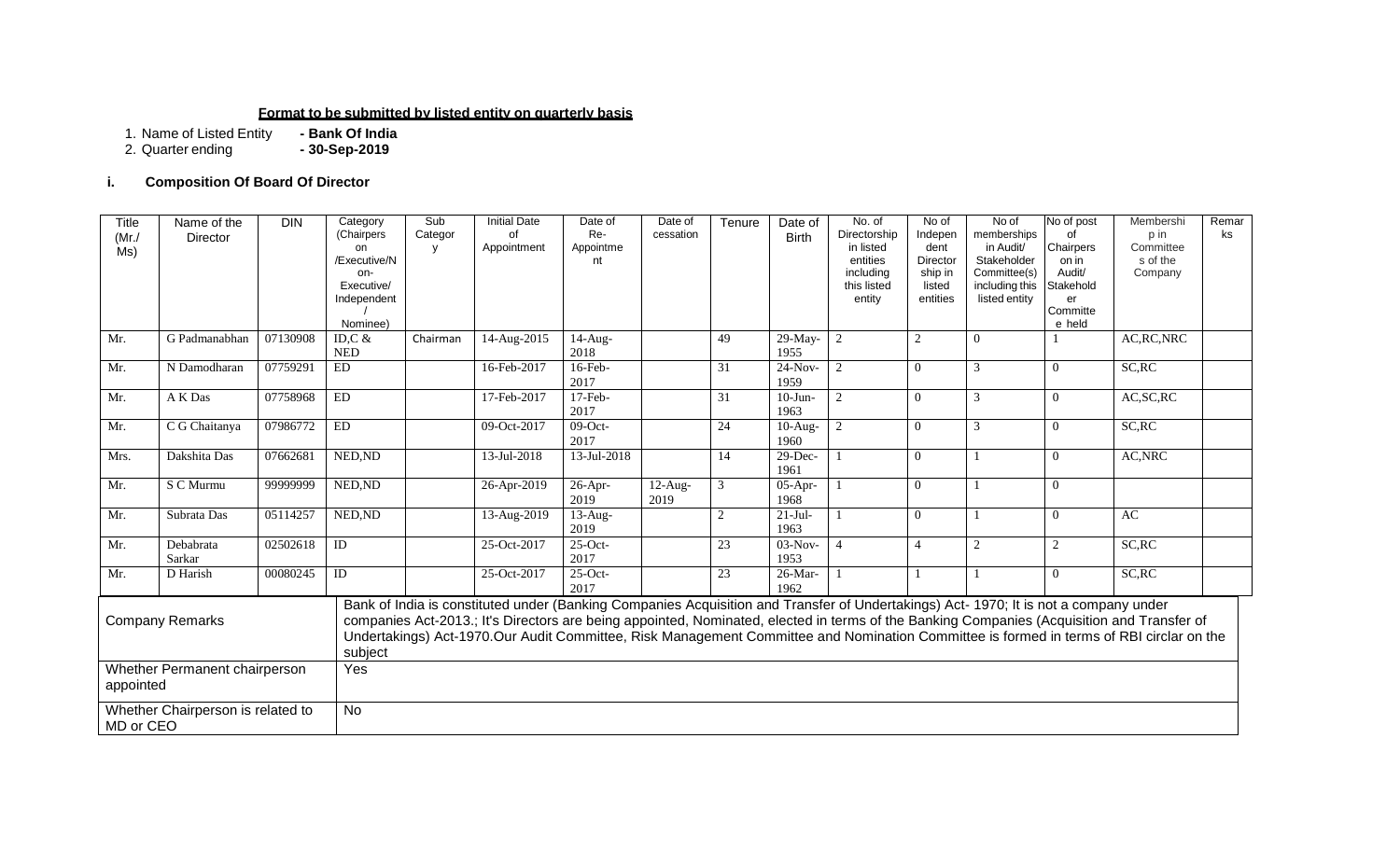# **ii. Composition of Committees**

#### **a. Audit Committee**

| Sr. No.        | Name of the Director | Category     | Chairperson/Membership | <b>Appointment Date</b> | <b>Cessation Date</b> |
|----------------|----------------------|--------------|------------------------|-------------------------|-----------------------|
|                | G Padmanabhan        | ID,C $&$ NED | Chairperson            | 27-Dec-2018             |                       |
|                | S C Murmu            | NED, ND      | Member                 | 26-Apr-2019             | 12-Aug-2019           |
|                | Subrata Das          | NED, ND      | Member                 | 13-Aug-2019             |                       |
| $\overline{4}$ | Dakshita Das         | NED.ND       | Member                 | $13$ -Jul-2018          |                       |
|                | A K Das              | ED           | Member                 | 17-Feb-2017             |                       |

| Company Remarks          | Bank of India is constituted under (Banking Companies Acquisition and Transfer of Undertakings) Act-1970; It is not a |
|--------------------------|-----------------------------------------------------------------------------------------------------------------------|
|                          | company under companies Act-2013.; It's Directors are being appointed, Nominated, elected in terms of the Banking     |
|                          | Companies (Acquisition and Transfer of Undertakings) Act-1970.Our Audit Committee, Risk Management Committee and      |
|                          | Nomination Committee is formed in terms of RBI circular on the subject                                                |
| <b>Whether Permanent</b> | Yes                                                                                                                   |
| chairperson appointed    |                                                                                                                       |

#### **b. Stakeholders Relationship Committee**

| Sr. No. | Name of the Director | Category | Chairperson/Membership | <b>Appointment Date</b> | <b>Cessation Date</b> |
|---------|----------------------|----------|------------------------|-------------------------|-----------------------|
|         |                      |          |                        |                         |                       |
|         |                      |          |                        |                         |                       |
|         | Debabrata Sarkar     | ID       | Chairperson            | 25-Oct-2017             |                       |
|         | D Harish             | ID       | Member                 | 25-Oct-2017             |                       |
|         | N Damodharan         | ED       | Member                 | 16-Feb-2017             |                       |
|         | A K Das              | ED       | Member                 | 17-Feb-2017             |                       |
|         | C G Chaitanya        | ED       | Member                 | 09-Oct-2017             |                       |

| Company Remarks                         | Bank of India is constituted under (Banking Companies Acquisition and Transfer of<br>Undertakings) Act- 1970; It is not a company under companies Act-2013.; It's Directors are<br>being appointed, Nominated, elected in terms of the Banking Companies (Acquisition and<br>Transfer of Undertakings) Act-1970.Our Audit Committee, Risk Management Committee and |
|-----------------------------------------|--------------------------------------------------------------------------------------------------------------------------------------------------------------------------------------------------------------------------------------------------------------------------------------------------------------------------------------------------------------------|
|                                         | Nomination Committee is formed in terms of RBI circlar on the subject                                                                                                                                                                                                                                                                                              |
| Whether Permanent chairperson appointed | Yes.                                                                                                                                                                                                                                                                                                                                                               |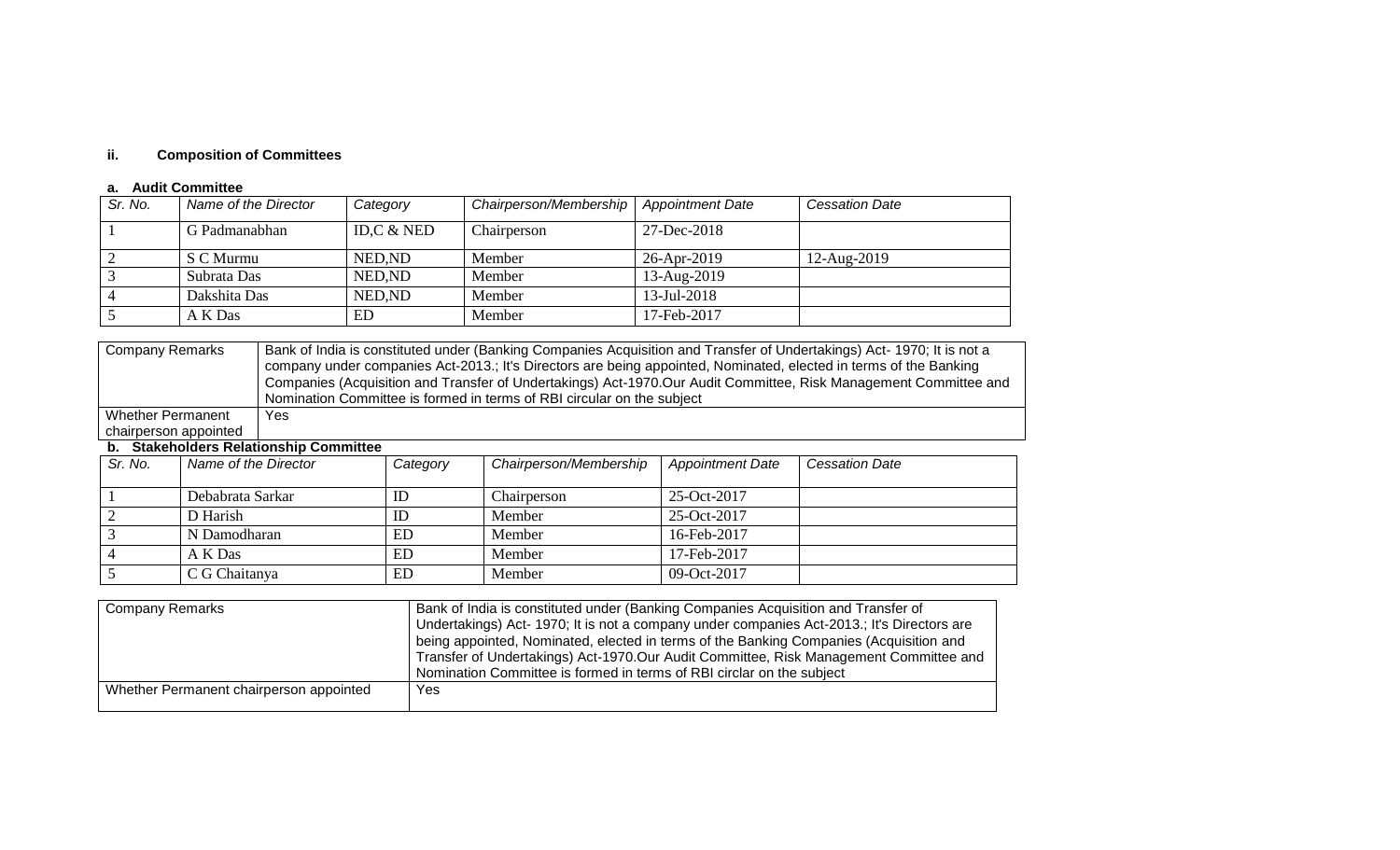#### **c. Risk Management Committee**

| Sr. No. | Name of the Director | Category      | Chairperson/Membership | <b>Appointment Date</b> | <b>Cessation Date</b> |
|---------|----------------------|---------------|------------------------|-------------------------|-----------------------|
|         | G Padmanabhan        | ID, $C & NED$ | Chairperson            | 14-Aug-2015             |                       |
|         | N Damodharan         | ED            | Member                 | 16-Feb-2017             |                       |
|         | A K Das              | ED            | Member                 | 17-Feb-2017             |                       |
|         | C G Chaitanya        | ED            | Member                 | 09-Oct-2017             |                       |
|         | Debabrata Sarkar     | ID            | Member                 | 25-Oct-2017             |                       |
|         | D Harish             | ID            | Member                 | 25-Oct-2017             |                       |

| Company<br>Remarks                            |     |
|-----------------------------------------------|-----|
| Whet.<br>ther Permanent chairperson appointed | Yes |

## **d. Nomination and Remuneration Committee**

| Sr. No. | Name of the Director | Categorv     | Chairperson/Membership | <b>Appointment Date</b> | <b>Cessation Date</b> |
|---------|----------------------|--------------|------------------------|-------------------------|-----------------------|
|         | Dakshita Das         | NED, ND      | Member                 | $13$ -Apr-2018          |                       |
|         | Padmanabhan          | ID.C $&$ NED | $\sim$<br>Chairperson  | 14-Aug-2018             |                       |

| Company<br><sup>,</sup> Remarks         |     |
|-----------------------------------------|-----|
| Whether Permanent chairperson appointed | Yes |
|                                         |     |

#### iii. **Meeting of Board of Directors**

| Date(s) of Meeting (if<br>any) in the previous<br>quarter | Date(s) of Meeting (if<br>any) in the relevant<br>quarter | Whether<br>requirement of<br>Quorum met | <b>Number of Directors</b><br>present | <b>Number of Independent Directors</b><br>present |
|-----------------------------------------------------------|-----------------------------------------------------------|-----------------------------------------|---------------------------------------|---------------------------------------------------|
| 16-May-2019                                               | 30-Jul-2019                                               | Yes                                     |                                       |                                                   |
| 23-May-2019                                               | 08-Aug-2019                                               | Yes                                     |                                       |                                                   |
| 28-May-2019                                               | $16$ -Sep-2019                                            | Yes                                     |                                       |                                                   |
| 27-Jun-2019                                               |                                                           | Yes                                     |                                       |                                                   |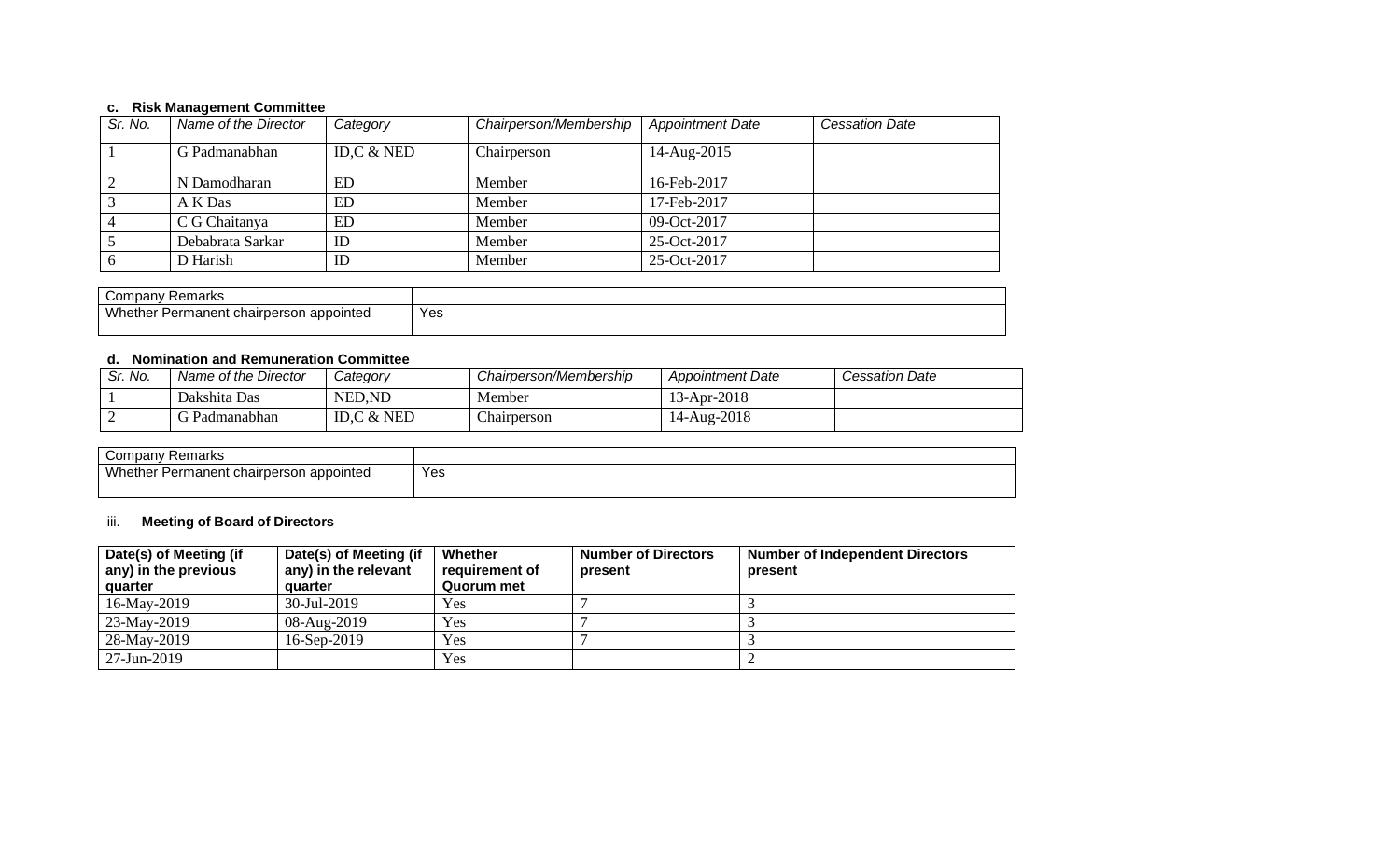| <b>Company Remarks</b>                                         | Bank of India is constituted under (Banking Companies Acquisition and Transfer of Undertakings) Act-1970; It is not a<br>company under companies Act-2013.; It's Directors are being appointed, Nominated, elected in terms of the Banking<br>Companies (Acquisition and Transfer of Undertakings) Act-1970.Our Audit Committee, Risk Management Committee and<br>Nomination Committee is formed in terms of RBI circular on the subject |
|----------------------------------------------------------------|------------------------------------------------------------------------------------------------------------------------------------------------------------------------------------------------------------------------------------------------------------------------------------------------------------------------------------------------------------------------------------------------------------------------------------------|
| Maximum gap between any two consecutive (in<br>number of days) | -38                                                                                                                                                                                                                                                                                                                                                                                                                                      |

## iv. **Meeting of Committees**

| Name of the Committee                         | Date(s) of meeting during<br>of the committee in the<br>previous quarter | Date(s) of meeting of the<br>committee in the relevant<br>quarter | <b>Whether requirement</b><br>of Quorum met<br>(Yes/No) | Number of<br><b>Directors present</b> | <b>Number of independent</b><br>directors present |
|-----------------------------------------------|--------------------------------------------------------------------------|-------------------------------------------------------------------|---------------------------------------------------------|---------------------------------------|---------------------------------------------------|
| <b>Audit Committee</b>                        | 02-May-2019                                                              |                                                                   | <b>Yes</b>                                              |                                       |                                                   |
| <b>Audit Committee</b>                        | 16-May-2019                                                              |                                                                   | Yes                                                     |                                       |                                                   |
| <b>Audit Committee</b>                        | 20-Jun-2019                                                              |                                                                   | Yes                                                     |                                       |                                                   |
| <b>Audit Committee</b>                        |                                                                          | 30-Jul-2019                                                       | Yes                                                     |                                       |                                                   |
| <b>Audit Committee</b>                        |                                                                          | 27-Aug-2019                                                       | Yes                                                     |                                       |                                                   |
| <b>Audit Committee</b>                        |                                                                          | 05-Sep-2019                                                       | Yes                                                     |                                       |                                                   |
| <b>Audit Committee</b>                        |                                                                          | 26-Sep-2019                                                       | Yes                                                     |                                       |                                                   |
| <b>Stakeholders Relationship</b><br>Committee | 19-Jun-2019                                                              |                                                                   | Yes                                                     |                                       |                                                   |
| <b>Risk Management Committee</b>              | 27-Jun-2019                                                              |                                                                   | Yes                                                     |                                       |                                                   |
| <b>Risk Management Committee</b>              |                                                                          | 16-Sep-2019                                                       | Yes                                                     |                                       |                                                   |

| <b>Company Remarks</b>                                                                    | Bank of India is constituted under (Banking Companies Acquisition and Transfer of Undertakings) Act-1970; It is not a<br>company under companies Act-2013.; It's Directors are being appointed, Nominated, elected in terms of the Banking<br>Companies (Acquisition and Transfer of Undertakings) Act-1970.Our Audit Committee, Risk Management Committee and<br>Nomination Committee is formed in terms of RBI circular on the subject |
|-------------------------------------------------------------------------------------------|------------------------------------------------------------------------------------------------------------------------------------------------------------------------------------------------------------------------------------------------------------------------------------------------------------------------------------------------------------------------------------------------------------------------------------------|
| Maximum gap between any two consecutive (in<br>number of days) [Only for Audit Committee] | -39                                                                                                                                                                                                                                                                                                                                                                                                                                      |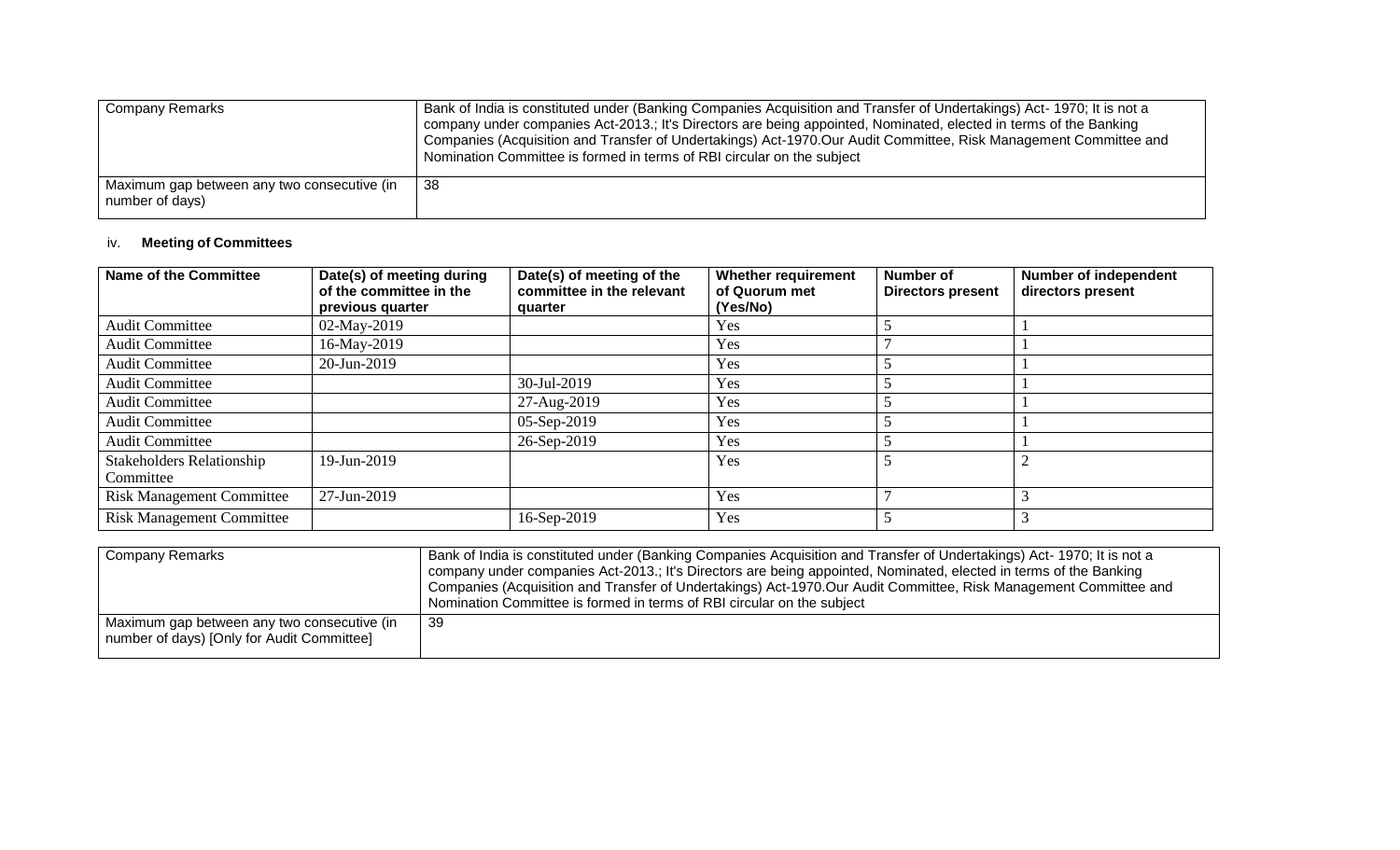#### v. **Related Party Transactions**

| <b>Subject</b>                                                                                                                 | <b>Compliance status</b><br>(Yes/No/NA)                                 | <b>Remark</b> |  |  |
|--------------------------------------------------------------------------------------------------------------------------------|-------------------------------------------------------------------------|---------------|--|--|
| Whether prior approval of audit committee obtained                                                                             | Not Applicable                                                          |               |  |  |
| Whether shareholder approval obtained for material RPT                                                                         | Not Applicable                                                          |               |  |  |
| Whether details of RPT entered into pursuant to omnibus approval have been reviewed by<br>Audit Committee                      | Not Applicable                                                          |               |  |  |
| Disclosure of notes on related party transactions and<br>Disclosure of notes of material related party<br>transactions<br>---- | Bank of India is like a Government Company, where GOI holding is 89.10% |               |  |  |

#### **VI. Affirmations**

- 1. The composition of Board of Directors is in terms of SEBI (Listing obligations and disclosure requirements) Regulations, 2015. **Yes**
- 2. The composition of the following committees is in terms of SEBI(Listing obligations and disclosure requirements) Regulations, 2015
	- a. Audit Committee **Yes**
	- b. Nomination & remuneration committee **Yes**
	- c. Stakeholders relationship committee **Yes**
	- d. Risk management committee (applicable to the top 100 listed entities) **- Yes**
- 3. The committee members have been made aware of their powers, role and responsibilities as specified in SEBI (Listing obligations and disclosure requirements) Regulations, 2015. **- Yes**
- 4. The meetings of the board of directors and the above committees have been conducted in the manner as specified in SEBI (Listing obligations and disclosure requirements) Regulations, 2015.**- Yes**
- 5. a. This report and/or the report submitted in the previous quarter has been placed before Board of Directors. **- Yes**
	- b. Any comments/observations/advice of Board of Directors may be mentioned here:

Bank of India is constituted under (Banking Companies Acquisition and Transfer of Undertakings) Act- 1970; It is not a company under companies Act-2013.; It's Directors are being appointed, Nominated, elected in terms of the Banking Companies (Acquisition and Transfer of Undertakings) Act-1970.Our Audit Committee, Risk Management Committee and Nomination Committee is formed in terms of RBI circular on the subject

**Name : Rajeev Bhatia Designation : Company Secretary**